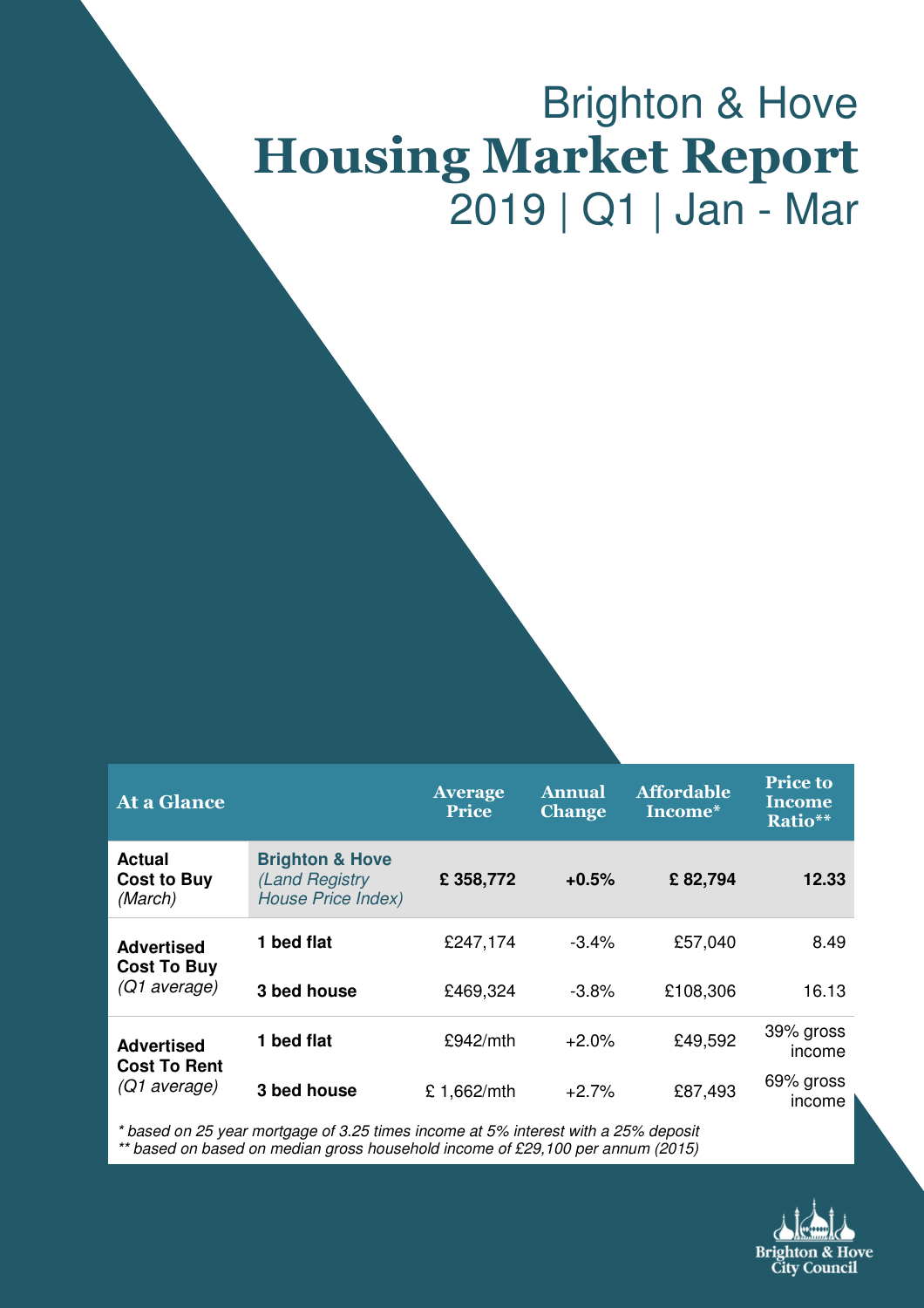### Land Registry House Price Index

Land Registry House Price Index figures show that the average house price in the city is now £358,772, a decrease over the last few months but higher than a year ago.

The gap between the average property price for Brighton & Hove and England & Wales has decreased with average price in the city now £120,055 (50.3%) higher.

Over the last year prices in Brighton & Hove have seen a 0.5% increase in comparison to a 1.4% increase nationally.

Sales are still mainly at low levels with a pattern showing clear seasonal peaks and troughs. The overall trend until March 2016 was a gradual increase. Although in subsequent months there has been a drop in the levels of sales they still remain above that at the beginning of 2009.

The peak in sales in March 2016 could be attributed to the stamp duty changes on second properties which came into effect on 1 April 2016.



#### About the data used for this report

The Land Registry House Price Index is a mathematical model that works out the average value of a home in the city based on the sale price of those homes sold more than once since 1995.

Our monitoring is a representative sample of properties that have been advertised in the city during the quarter on the Rightmove website. Whilst this report does not cover the whole rental market, for example, many properties are let quickly through agents or by word of mouth, it is a useful indicator of the market and as it is based on advertised prices it can give an indication of the future trends in prices.

In order to make a comparison of rental costs the report also includes the average advertised rental prices taken from Gumtree and also the rental values based on the data published by Valuation Office Agency.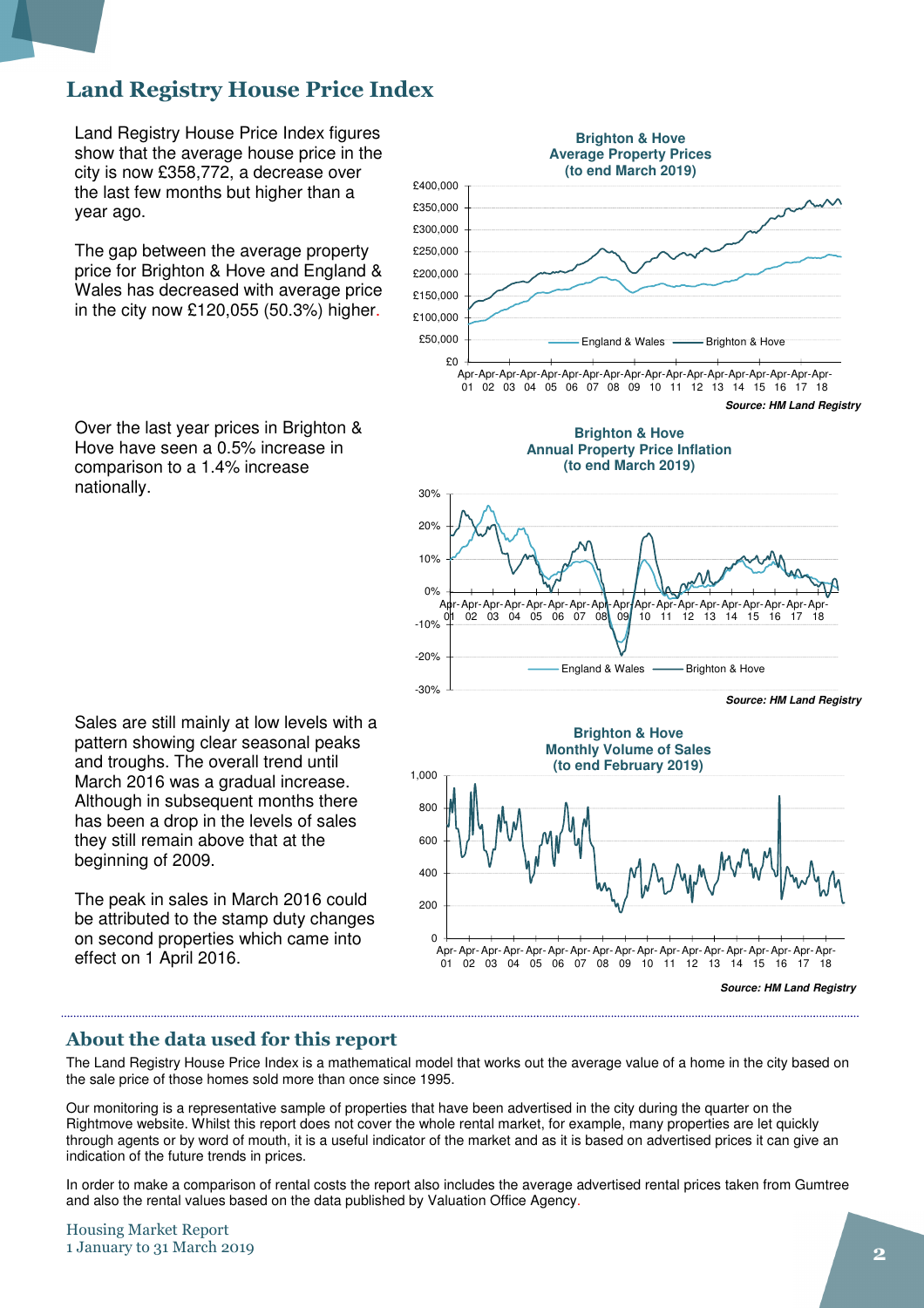### Land Registry: House Price Index: March 2019

**England and the Regions:** The table and map show the annual changes in property prices in March 2019 for England and the Regions. Although there was 1.1% overall annual increase across England, the annual changes in the average property price varied across the Regions with an increase in five of the regions, a decrease in three of the regions and no change in one region. The greatest increase at 3.6% was in the Yorkshire and the Humber region and the greatest decrease at -1.9% was in the London region. In the South East there was -0.4% decrease in the average property price.

| <b>England and the Regions</b> | <b>Average</b><br><b>Price</b> | <b>Annual</b><br>Change |
|--------------------------------|--------------------------------|-------------------------|
| England                        | £243,128                       | 1.1%                    |
| <b>East Midlands</b>           | £190,171                       | 2.9%                    |
| East of England                | £286,611                       | 0.0%                    |
| London                         | £463,283                       | $-1.9%$                 |
| North East                     | £123,046                       | $-0.8%$                 |
| North West                     | £159,471                       | 2.5%                    |
| South East                     | £318,491                       | $-0.4%$                 |
| South West                     | £253,752                       | 1.3%                    |
| <b>West Midlands</b>           | £196,571                       | 3.4%                    |
| Yorkshire & the Humber         | £162,129                       | 3.6%                    |



**Comparison with neighbouring local authorities:** The table compares the annual changes in average property prices in Brighton & Hove and nine other local authorities.



| <b>Local Authority</b> | <b>Average</b><br><b>Price</b> | <b>Annual</b><br>Change |
|------------------------|--------------------------------|-------------------------|
| Adur                   | £305,281                       | $-3.3%$                 |
| Arun                   | £280,661                       | $0.0\%$                 |
| Brighton and Hove      | £348,955                       | $-2.3%$                 |
| Chichester             | £367,322                       | $-4.1%$                 |
| Eastbourne             | £240,625                       | 2.5%                    |
| Horsham                | £381,161                       | 1.6%                    |
| Lewes                  | £326,496                       | 2.9%                    |
| Mid Sussex             | £378,728                       | 3.1%                    |
| Wealden                | £343,559                       | 4.9%                    |
| Worthing               | £285,757                       | 4.1%                    |

The table below compares average property prices for the different property types. Although the overall average property price in the City was below Chichester, Horsham and Mid Sussex, when comparing the individual property types Brighton & Hove recorded the highest averages.

The overall averages were affected by the proportion of different types of properties sold in the local authority areas, e.g. flats / maisonettes represented 46% of all properties sold in Brighton & Hove compared to 9% in Chichester, 26% in Horsham and 17% in Mid Sussex.

|                 | <b>Overall</b> | <b>Detached</b> | <b>Semi</b> | <b>Terraced</b> | <b>Flat</b> | % of Sales                                                                    |
|-----------------|----------------|-----------------|-------------|-----------------|-------------|-------------------------------------------------------------------------------|
| Adur            | £346,042       | £522,417        | £352,640    | £313,726        | £230,143    |                                                                               |
| Arun            | £292,364       | £459,616        | £291,802    | £252,179        | £157,930    |                                                                               |
| Brighton & Hove | £407,457       | £570,963        | £454,289    | £509,763        | £294,622    |                                                                               |
| Chichester      | £404,425       | £588,929        | £323,275    | £318,599        | £247,586    |                                                                               |
| Eastbourne      | £266,803       | £423,577        | £306,828    | £237,909        | £192,332    |                                                                               |
| Horsham         | £394,165       | £590,565        | £376,226    | £328,774        | £238,039    |                                                                               |
| Lewes           | £348,991       | £456,359        | £329,179    | £317,842        | £233,016    |                                                                               |
| Mid Sussex      | £404,948       | £567,944        | £374,342    | £339,328        | £216,233    |                                                                               |
| Wealden         | £358,866       | £487,118        | £311,959    | £286,035        | £161,197    |                                                                               |
| Worthing        | £306,217       | £433,239        | £359,700    | £295,558        | £191,591    | $\blacksquare$ Det $\blacksquare$ Cent $\blacksquare$ Text<br><b>CONTRACT</b> |

© Crown copyright 2008 Land Registry Det Semi Ter ■ Flat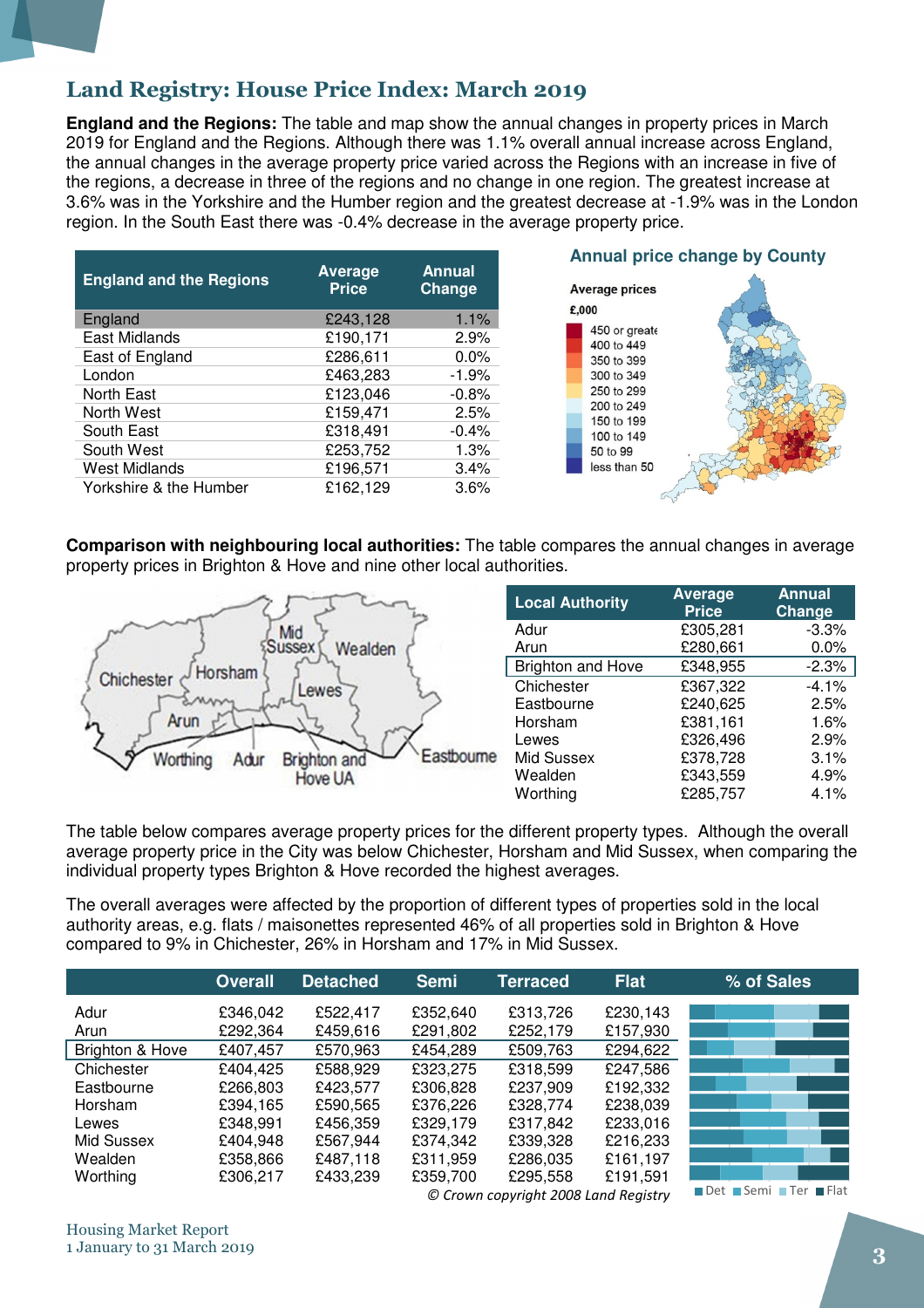### The Advertised Cost to Buy in Brighton & Hove

#### **Houses**

| <b>Annual</b><br><b>Average House Prices &amp; Inflation</b> |          |          |                 |  |  |
|--------------------------------------------------------------|----------|----------|-----------------|--|--|
| <b>Size</b>                                                  | 2019 Q1  | 2018 Q1  | <b>Increase</b> |  |  |
| 2 bed                                                        | £379,497 | £409,497 | $-7.3%$         |  |  |
| 3 bed                                                        | £469,324 | £488,029 | $-3.8%$         |  |  |
| 4 bed                                                        | £618,455 | £627,887 | $-1.5%$         |  |  |

| Quarterly<br><b>Average House Prices &amp; Inflation</b> |          |          |                 |  |  |
|----------------------------------------------------------|----------|----------|-----------------|--|--|
| <b>Size</b>                                              | 2019 Q1  | 2018 Q4  | <b>Increase</b> |  |  |
| 2 bed                                                    | £379,497 | £380,530 | $-0.3%$         |  |  |
| 3 bed                                                    | £469,324 | £473,156 | $-0.8%$         |  |  |
| 4 bed                                                    | £618,455 | £613,856 | $+0.7%$         |  |  |



# Brighton & Hove

The annual average advertised asking price for all houses has decreased with 2-bed houses showing the greatest decrease at -7.3%.

Over the quarter there has been a decrease in the average advertised asking price for 2-bed and 3-bed houses with 2 bed houses showing the greatest decrease at -0.8%. The average advertised asking price for a 4-bed house has increased by +0.7%.

#### **Flats**

| <b>Annual</b> |                                            |          |                 |  |  |  |
|---------------|--------------------------------------------|----------|-----------------|--|--|--|
|               | <b>Average Flat Prices &amp; Inflation</b> |          |                 |  |  |  |
| <b>Size</b>   | 2019 Q1                                    | 2018 Q1  | <b>Increase</b> |  |  |  |
| <b>Studio</b> | £170,543                                   | £174,211 | $-2.1%$         |  |  |  |
| 1 bed         | £247,174                                   | £255,778 | $-3.4%$         |  |  |  |
| 2 bed         | £364,629                                   | £370,077 | $-1.5%$         |  |  |  |

| Quarterly<br><b>Average Flat Prices &amp; Inflation</b> |          |          |                 |  |  |
|---------------------------------------------------------|----------|----------|-----------------|--|--|
| <b>Size</b>                                             | 2019 Q1  | 2018 Q4  | <b>Increase</b> |  |  |
| <b>Studio</b>                                           | £170,543 | £176,162 | $-3.2%$         |  |  |
| 1 bed                                                   | £247,174 | £246,777 | $+0.2%$         |  |  |
| 2 bed                                                   | £364,629 | £355,507 | $+2.6%$         |  |  |

Brighton & Hove Average Cost of a Flat



The annual average advertised asking price for all flats has decreased with 1-bed flats showing the greatest decrease at -3.4%.

Over the quarter the average advertised asking price for a 1-bed and 2-bed flat has shown an increase with 2-bed flats showing the greatest increase at  $+2.6$ %. The advertised asking price for a studio has decreased by -3.2%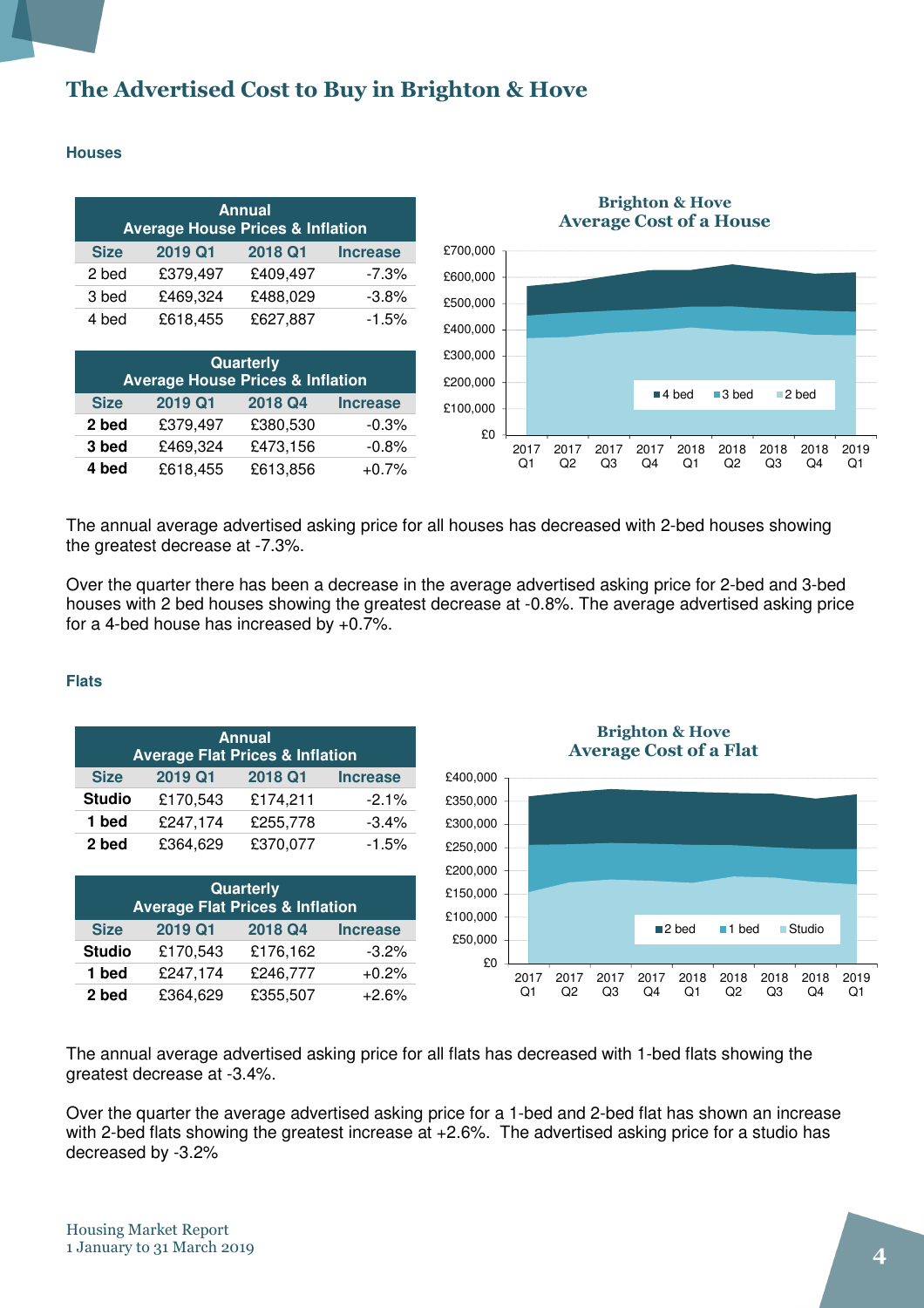### The Affordability of Buying in Brighton & Hove

Historically, mortgage lending has usually been limited to around 3.25 times annual income.

The 2015 Brighton & Hove City Council Objectively Assessed Need for Housing report showed that the average household income in Brighton & Hove was £38,300. However, 33% of households earn below £20,000. The average is affected by the number of very high earners in the city.



The Median household income (where 50% of households earn less and 50% of households earn more) in the city is £29,100. We have used this median figure to more accurately reflect the pressures on local residents.

In Brighton & Hove the average 1-bed flat costs 8½ times the median household annual income and 3 bed house costs over 16 times the median household annual income.

Households on average incomes must have either a sizeable deposit or borrow significantly in excess of prudent mortgage limits in order to buy. If interest rates rise, it could place a serious financial strain on households who have had to borrow large sums in excess of 3.25 times their income, with every 1% increase in interest rates adding around £90 per month to a £150,000 mortgage.

Mortgage interest rates and availability have been improving in recent years. However, deposits of 25% are now the norm rather than 5% required in previous years. As a result, the income required to finance a home has reduced but the deposit requirement has increased significantly.

| <b>Monthly Cost of Mortgage Repayments</b> |            |             |  |  |
|--------------------------------------------|------------|-------------|--|--|
|                                            | 1 bed flat | 3 bed house |  |  |
| Purchase value of property                 | £247,174   | £469,324    |  |  |
| Deposit 25%                                | £61,793    | £117,331    |  |  |
| Total value of mortgage                    | £185,380   | £351,993    |  |  |
| Income required*                           | £57,040    | £108,306    |  |  |
| Repayment @ 4% **                          | £979       | £1,858      |  |  |
| Repayment @ 5% **                          | £1,084     | £2,058      |  |  |
| Repayment @ 6% **                          | £1,194     | £2,268      |  |  |

\* Based on 3.25 x salary \*\* Based on a 75% repayment mortgage repaid over 25 years

A sufficient mortgage for the average 1-bedroom flat would require an income of £57,000 per annum with a £62,000 deposit and a 3-bed home requires an income of nearly £110,000 with a £117,000 deposit.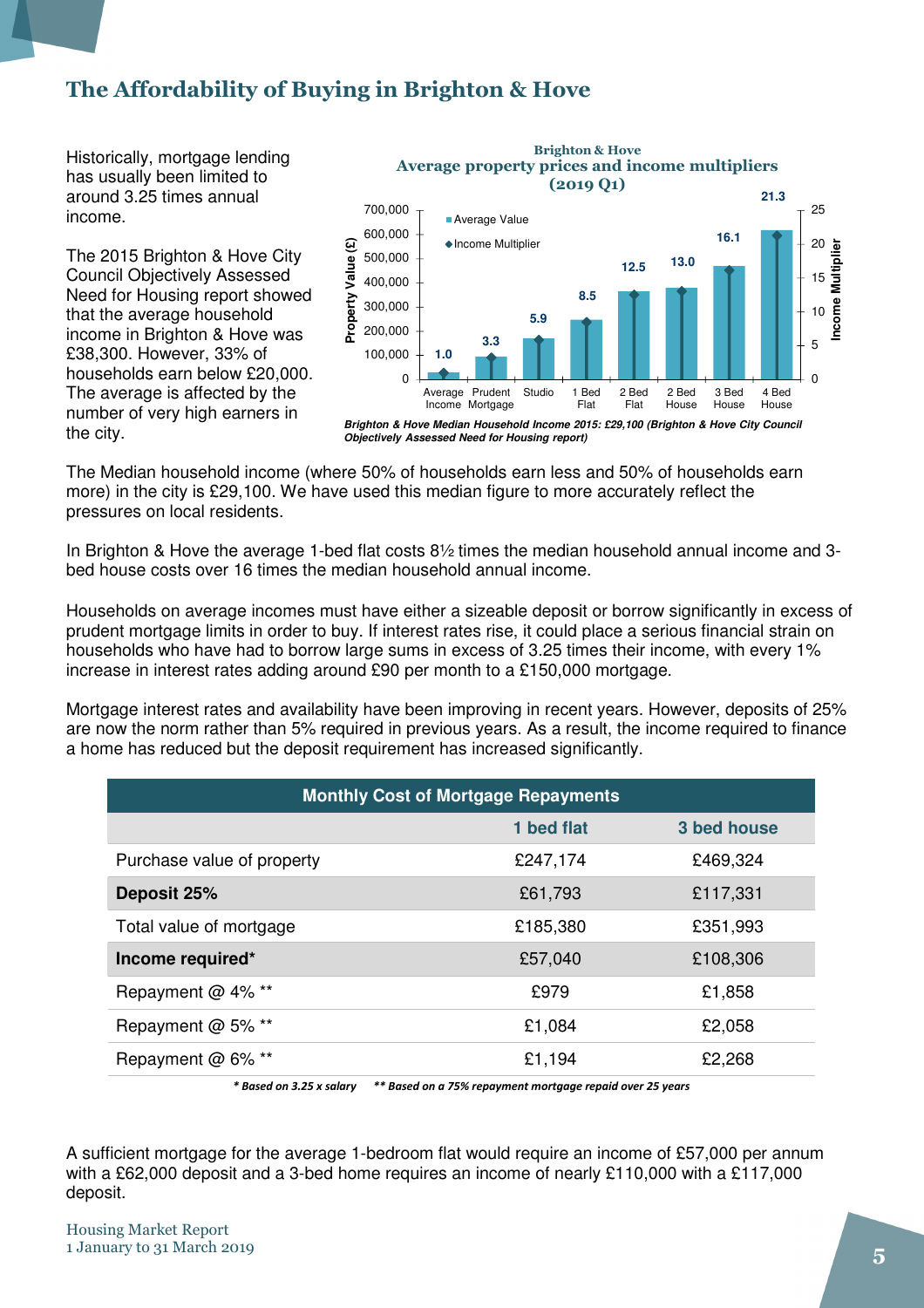## Data Tables: Advertised Cost to Buy in Brighton & Hove

| <b>HOUSES</b>                     | 2 Bed<br><b>House</b> | 3 Bed<br><b>House</b> | 4 Bed<br><b>House</b> |
|-----------------------------------|-----------------------|-----------------------|-----------------------|
| <b>Average</b>                    | £379,497              | £469,324              | £618,455              |
| Last Quarter (2018 Q4 Oct-Dec)    | £380,530              | £473,156              | £613,856              |
| % Change from last quarter        | $-0.3%$               | $-0.8\%$              | $+0.7%$               |
| Last Year (2018 Q1 Jan-Mar)       | £409,497              | £488,029              | £627,887              |
| % Change from last year           | $-7.3\%$              | $-3.8\%$              | $-1.5%$               |
|                                   |                       |                       |                       |
| Highest                           | £675,000              | £850,000              | £980,000              |
| Lowest                            | £200,000              | £230,000              | £265,000              |
|                                   |                       |                       |                       |
| Half the prices were higher than  | £370,000              | £450,000              | £600,000              |
| Most frequent price               | £325,000              | £425,000              | £650,000              |
|                                   |                       |                       |                       |
| <b>Average of lowest quartile</b> | £325,000              | £375,000              | £500,000              |
| Last Quarter (2018 Q4 Oct-Dec)    | £320,000              | £380,000              | £500,000              |
| % Change from last quarter        | $+1.6%$               | -1.3%                 | 0.0%                  |
| Last Year (2018 Q1 Jan-Mar)       | £325,000              | £399,950              | £499,988              |
| % Change from last year           | $0.0\%$               | $-6.2\%$              | 0.0%                  |

| <b>FLATS</b>                      | <b>Studio</b> | 1<br><b>Bed Flat</b> | 2<br><b>Bed Flat</b> |
|-----------------------------------|---------------|----------------------|----------------------|
| <b>Average</b>                    | £170,543      | £247,174             | £364,629             |
| Last Quarter (2018 Q4 Oct-Dec)    | £176,162      | £246,777             | £355,507             |
| % Change from last quarter        | $-3.2\%$      | +0.2%                | +2.6%                |
| Last Year (2018 Q1 Jan-Mar)       | £174,211      | £255,778             | £370,077             |
| % Change from last year           | $-2.1%$       | $-3.4\%$             | $-1.5%$              |
|                                   |               |                      |                      |
| Highest                           | £280,000      | £450,000             | £850,000             |
| Lowest                            | £110,000      | £155,000             | £160,000             |
|                                   |               |                      |                      |
| Half the prices were higher than  | £165,000      | £240,000             | £335,000             |
| Most frequent price               | £165,000      | £250,000             | £325,000             |
|                                   |               |                      |                      |
| <b>Average of lowest quartile</b> | £150,000      | £220,000             | £290,000             |
| Last Quarter (2018 Q4 Oct-Dec)    | £159,975      | £220,000             | £280,000             |
| % Change from last quarter        | $-6.2%$       | 0.0%                 | $+3.6\%$             |
| Last Year (2018 Q1 Jan-Mar)       | £150,000      | £225,000             | £299,950             |
| % Change from last year           | 0.0%          | $-2.2\%$             | $-3.3\%$             |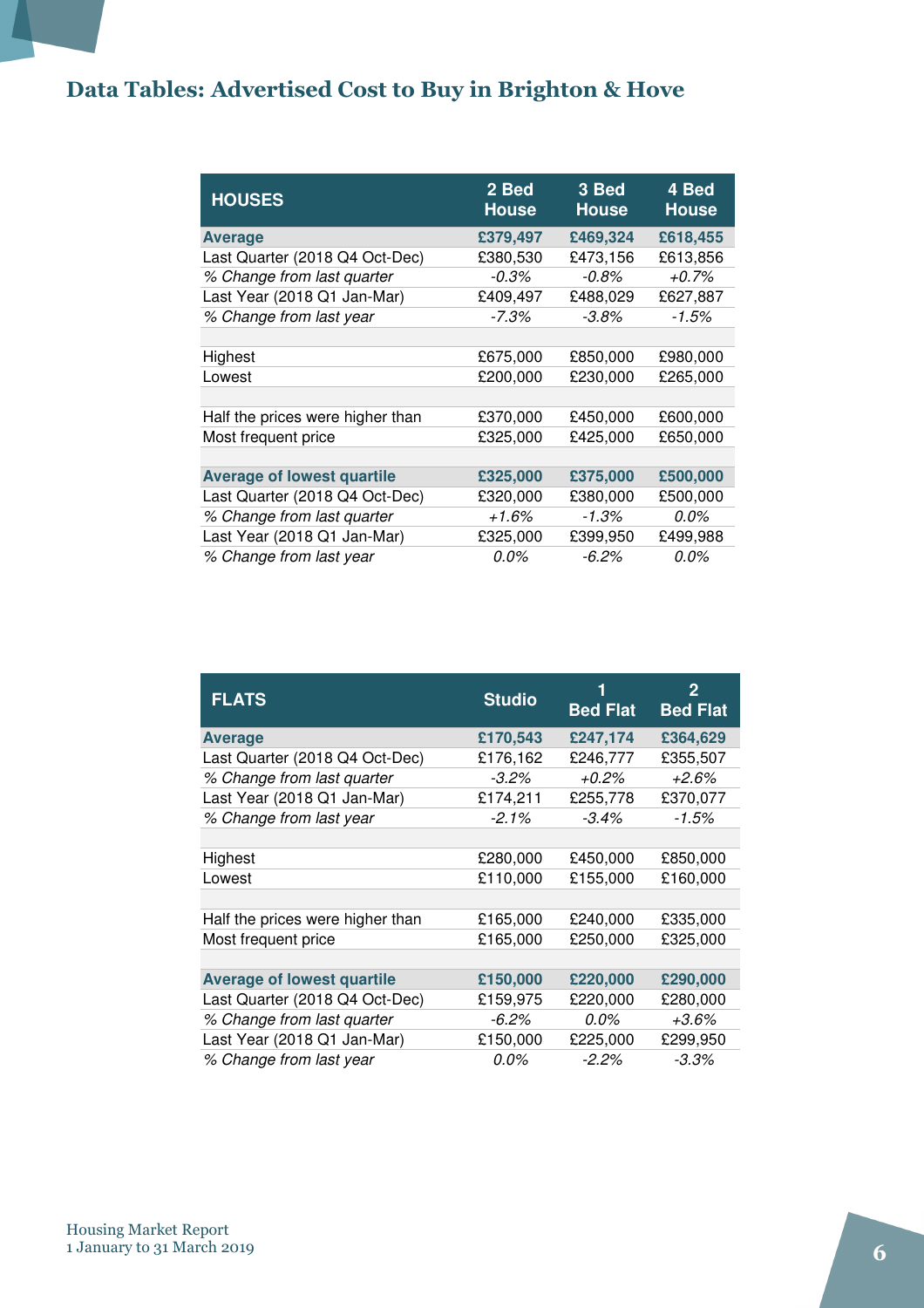### The Advertised Cost to Rent in Brighton & Hove

#### **Houses**

| <b>Annual</b><br><b>Average Monthly House Rent &amp; Inflation</b> |         |         |                 |  |  |  |
|--------------------------------------------------------------------|---------|---------|-----------------|--|--|--|
| <b>Size</b>                                                        | 2019 Q1 | 2018 Q1 | <b>Increase</b> |  |  |  |
| 2 bed                                                              | £1,369  | £1,331  | $+2.8%$         |  |  |  |
| 3 bed                                                              | £1,662  | £1,619  | $+2.7%$         |  |  |  |
| 4 bed                                                              | £2,274  | £2,194  | $+3.6%$         |  |  |  |

| Quarterly<br><b>Average Monthly House Rent &amp; Inflation</b> |         |         |                 |  |  |  |
|----------------------------------------------------------------|---------|---------|-----------------|--|--|--|
| <b>Size</b>                                                    | 2019 Q1 | 2018 Q4 | <b>Increase</b> |  |  |  |
| 2 bed                                                          | £1,369  | £1,278  | $+7.1%$         |  |  |  |
| 3 bed                                                          | £1,662  | £1,540  | $+7.9%$         |  |  |  |
| 4 bed                                                          | £2,274  | £2,180  | $+4.3%$         |  |  |  |

Brighton & Hove Average Monthly Cost to Rent a House



The annual average advertised cost of renting all houses has increased with 4-bed houses showing the greatest increase at +3.6%.

The quarterly average advertised cost of renting all houses has increased with 3-bed houses showing the greatest increase at +7.9%.

#### **Flats**

| <b>Annual</b><br><b>Average Monthly Flat Rent &amp; Inflation</b> |         |         |                 |  |  |  |
|-------------------------------------------------------------------|---------|---------|-----------------|--|--|--|
| <b>Size</b>                                                       | 2019 Q1 | 2018 Q1 | <b>Increase</b> |  |  |  |
| Room                                                              | £553    | £583    | $-5.1%$         |  |  |  |
| <b>Studio</b>                                                     | £737    | £715    | $+3.2%$         |  |  |  |
| 1 bed                                                             | £942    | £924    | $+2.0%$         |  |  |  |
| 2 bed                                                             | £1,308  | £1,305  | $+0.2%$         |  |  |  |

| <b>Quarterly</b><br><b>Average Monthly Flat Rent &amp; Inflation</b> |         |         |                 |  |  |  |
|----------------------------------------------------------------------|---------|---------|-----------------|--|--|--|
| <b>Size</b>                                                          | 2019 Q1 | 2018 Q4 | <b>Increase</b> |  |  |  |
| Room                                                                 | £553    | £537    | $+3.0\%$        |  |  |  |
| <b>Studio</b>                                                        | £737    | £740    | $-0.4%$         |  |  |  |
| 1 bed                                                                | £942    | £938    | $+0.5%$         |  |  |  |
| 2 bed                                                                | £1,308  | £1,264  | $+3.5%$         |  |  |  |

Brighton & Hove Average Monthly Cost to Rent a Flat



With the exception of rooms, the annual average advertised cost of renting a flat has increased with studios showing the greatest increase at +3.2%. The annual average advertised cost of renting a room has decreased by -5.1%

With the exception of studios, the quarterly average advertised cost of renting a room and a flat has increased with 2-bed flats showing the greatest increase at +3.5%. The quarterly average advertised cost of renting a studio has decreased by -0.4%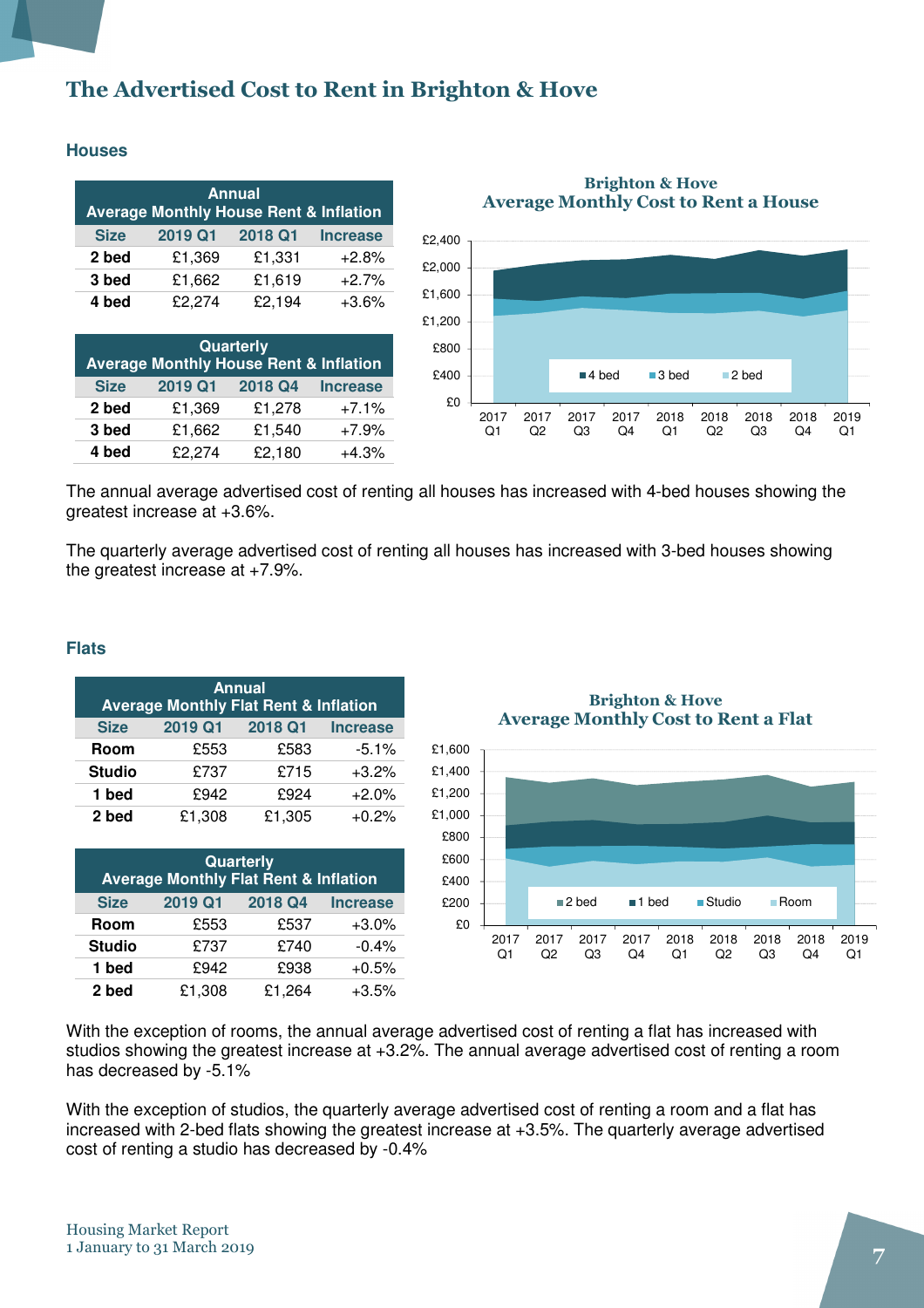### The Affordability of Renting in Brighton & Hove

| <b>Private Sector Rent Levels and Mortgage Comparison</b> |   |                                  |  |                                      |  |                                         |                                        |
|-----------------------------------------------------------|---|----------------------------------|--|--------------------------------------|--|-----------------------------------------|----------------------------------------|
|                                                           |   | 2019 Q1                          |  |                                      |  | <b>Rent Compared to Mortgage *</b>      |                                        |
| <b>Property</b>                                           |   | <b>Average Rent</b><br>per Month |  | <b>Equivalent</b><br><b>Mortgage</b> |  | <b>Annual Income</b><br><b>Required</b> | Rent as a % of<br><b>Purchase Cost</b> |
| <b>Room</b>                                               | £ | 553                              |  | £94,594                              |  | £29,106                                 | not applicable                         |
| <b>Studio</b>                                             | £ | 737                              |  | £126,116                             |  | £38,805                                 | 73.9%                                  |
| 1 Bed Flat                                                | £ | 942                              |  | £161,173                             |  | £49,592                                 | 65.2%                                  |
| 2 Bed Flat                                                | £ | 1,308                            |  | £223,716                             |  | £68,836                                 | 61.4%                                  |
| 2 Bed House                                               | £ | 1,369                            |  | £234,103                             |  | £72,032                                 | 61.7%                                  |
| <b>3 Bed House</b>                                        | £ | 1,662                            |  | £284,351                             |  | £87,493                                 | 60.6%                                  |

### Rent & Mortgage Comparison

**\* Assuming a mortgage at 3.25 times income over 25 years with 5% interest** 

A household renting an average 1-bed flat would be paying £942 per month in rent, which is equivalent to the monthly repayment cost of a £161,173 mortgage. Traditionally, a mortgage of this amount would require an income of £49,592 to finance, 70% above the city average.

During 2003 rents averaged at around 80% of what a mortgage would be on that home. However, prices have risen quicker than rents resulting in rents now covering around 65% of purchase value, and this is before factoring in managing agent fees, maintenance, and other costs. Buy to Let investors should undertake careful financial appraisals to ensure they will receive sufficient returns.

### Rent & Housing Benefit Comparison

The Local Housing Allowance (LHA) is a standard housing benefit rate based on the number and age of people in the household and the number of rooms that the household needs.

The LHA is a maximum amount payable, which may be reduced due to income and savings.

The local housing allowance is less than all average rents which could reduce the chances of those on benefits finding an affordable home.

#### Brighton & Hove Monthly Average Private Sector Rents & Housing Benefit (2019 Q1)



Note: The housing benefit local housing allowance calculated is only based on the number of bedrooms required, as all tenants are entitled to a kitchen and bathroom.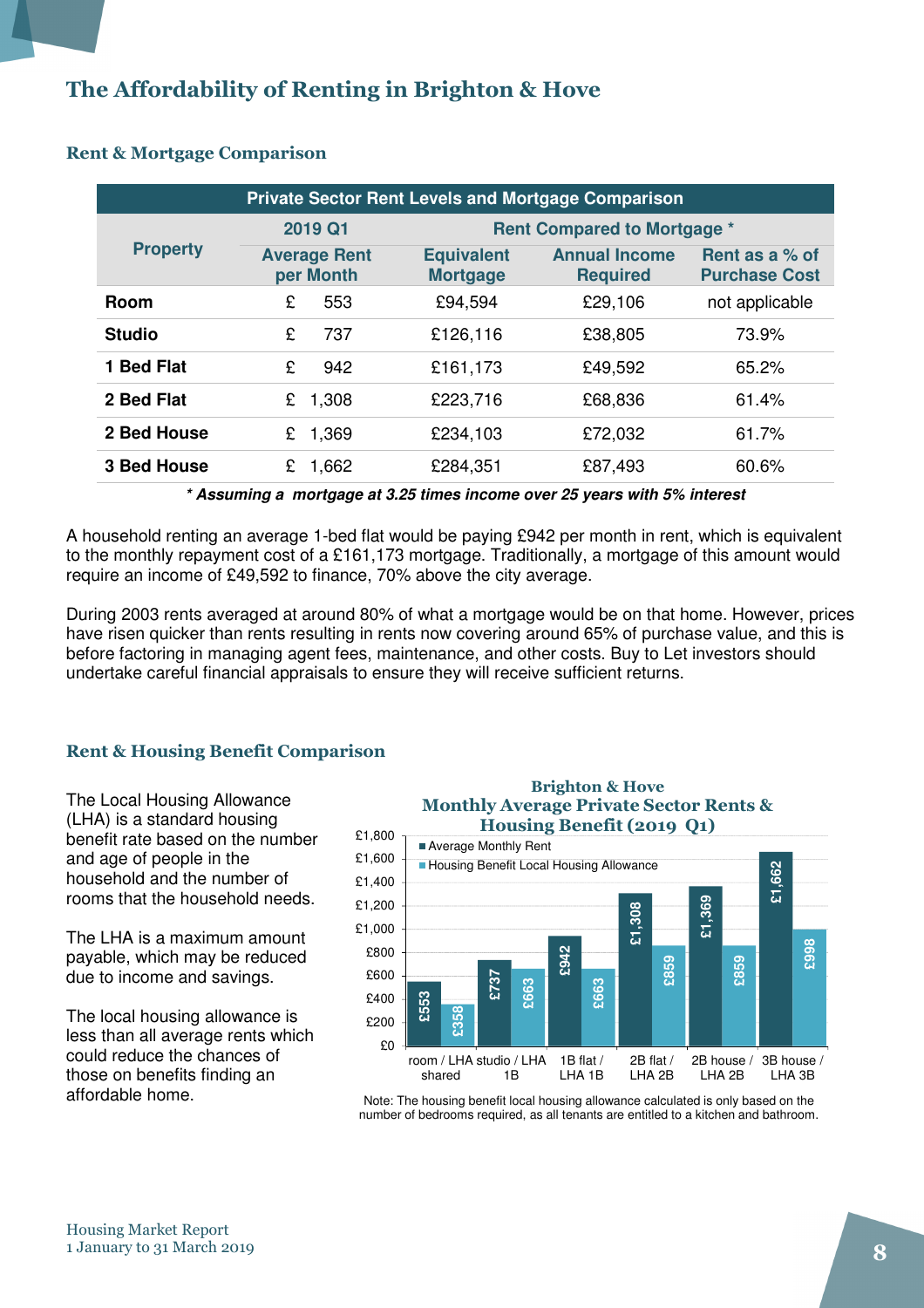## Data Tables: Advertised Cost of Renting in Brighton & Hove

| <b>HOUSES</b>                     |          | 2 Bed House 3 Bed House 4 Bed House |          |
|-----------------------------------|----------|-------------------------------------|----------|
| Average                           | £1,369   | £1,662                              | £2,274   |
| Last Quarter (2018 Q4 Oct-Dec)    | £1,278   | £1,540                              | £2,180   |
| % Change from last quarter        | $+7.1\%$ | +7.9%                               | +4.3%    |
| Last Year (2018 Q1 Jan-Mar)       | £1,331   | £1,619                              | £2,194   |
| % Change from last year           | +2.8%    | $+2.7%$                             | +3.6%    |
|                                   |          |                                     |          |
| Highest                           | £2,250   | £2,983                              | £4,500   |
| Lowest                            | £995     | £1,025                              | £1,195   |
|                                   |          |                                     |          |
| Half the prices were higher than  | £1,300   | £1,620                              | £2,320   |
| Most frequent price               | £1,300   | £1,500                              | £2,340   |
|                                   |          |                                     |          |
| <b>Average of lowest quartile</b> | £1,200   | £1,450                              | £2,132   |
| Last Quarter (2018 Q4 Oct-Dec)    | £1,150   | £1,350                              | £1,750   |
| % Change from last quarter        | $+4.3%$  | +7.4%                               | $+21.8%$ |
| Last Year (2018 Q1 Jan-Mar)       | £1,200   | £1,369                              | £1,976   |
| % Change from last year           | $0.0\%$  | +5.9%                               | +7.9%    |

| <b>FLATS</b>                      | <b>Room</b> | <b>Studio</b> | <b>Bed Flat</b> | $\overline{2}$<br><b>Bed Flat</b> |
|-----------------------------------|-------------|---------------|-----------------|-----------------------------------|
| <b>Average</b>                    | £553        | £737          | £942            | £1,308                            |
| Last Quarter (2018 Q4 Oct-Dec)    | £537        | £740          | £938            | £1,264                            |
| % Change from last quarter        | +3.0%       | $-0.4\%$      | $+0.5%$         | +3.5%                             |
| Last Year (2018 Q1 Jan-Mar)       | £583        | £715          | £924            | £1,305                            |
| % Change from last year           | $-5.1\%$    | $+3.2\%$      | $+2.0\%$        | +0.2%                             |
|                                   |             |               |                 |                                   |
| Highest                           | £795        | £995          | £1,600          | £2,500                            |
| Lowest                            | £332        | £500          | £650            | £800                              |
|                                   |             |               |                 |                                   |
| Half the prices were higher than  | £563        | £750          | £900            | £1,250                            |
| Most frequent price               | £585        | £750          | £850            | £1,250                            |
|                                   |             |               |                 |                                   |
| <b>Average of lowest quartile</b> | £520        | £675          | £850            | £1,150                            |
| Last Quarter (2018 Q4 Oct-Dec)    | £499        | £675          | £825            | £1,100                            |
| % Change from last quarter        | +4.2%       | $0.0\%$       | +3.0%           | +4.5%                             |
| Last Year (2018 Q1 Jan-Mar)       | £520        | £650          | £825            | £1,100                            |
| % Change from last year           | 0.0%        | $+3.8\%$      | $+3.0\%$        | +4.5%                             |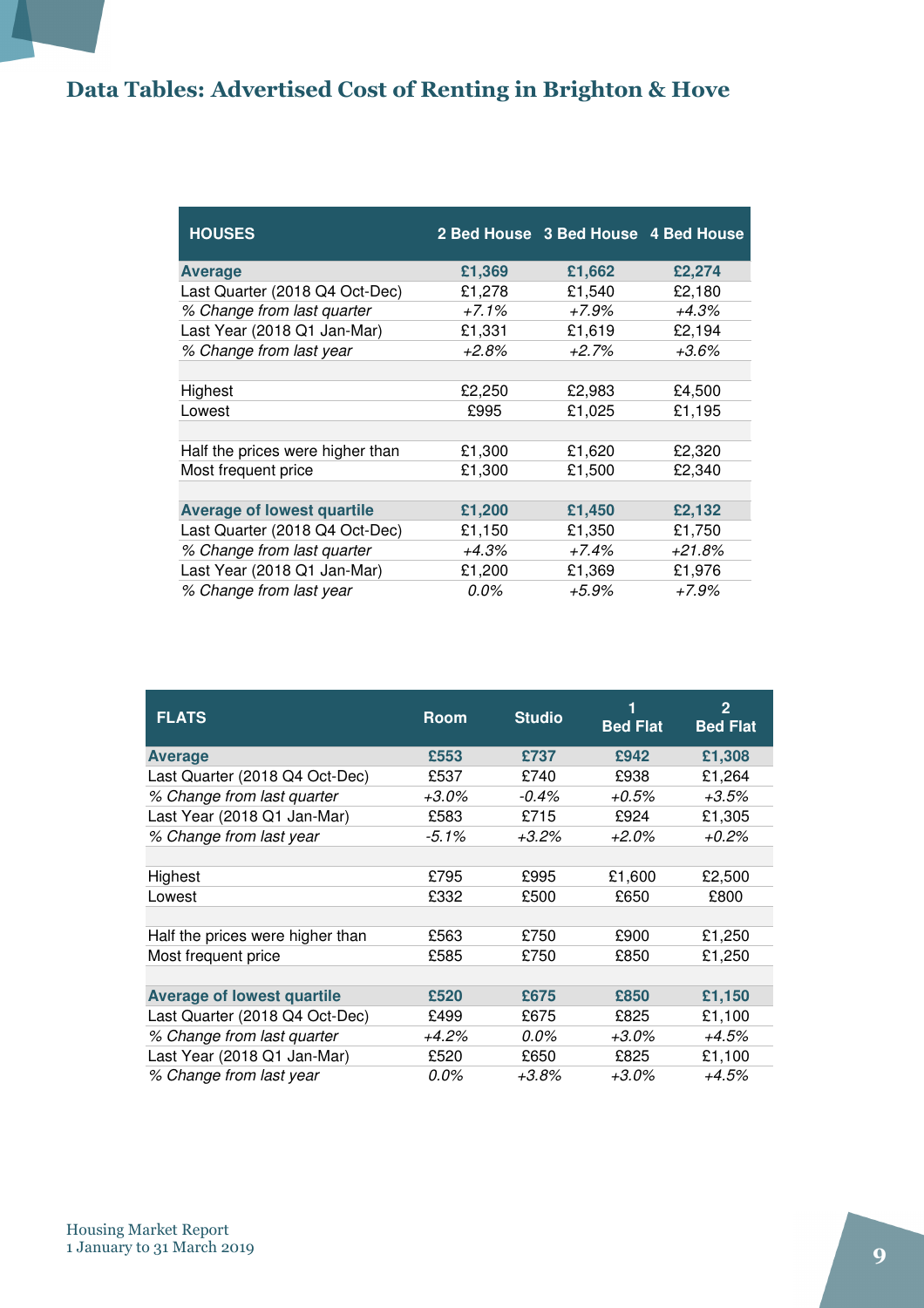### Gumtree: Advertised cost to rent in Brighton & Hove

| <b>Houses</b>                                                      |                                                   |           |                 |  |  |  |  |
|--------------------------------------------------------------------|---------------------------------------------------|-----------|-----------------|--|--|--|--|
| <b>Annual</b><br><b>Average Monthly House Rent &amp; Inflation</b> |                                                   |           |                 |  |  |  |  |
|                                                                    |                                                   |           |                 |  |  |  |  |
| <b>Size</b>                                                        | 2019 Q1                                           | 2018 Q1   | <b>Increase</b> |  |  |  |  |
| 2 bed                                                              | £1,303                                            | £1,307    | $-0.3%$         |  |  |  |  |
| 3 bed                                                              | £1,599                                            | £1,537    | $+4.1%$         |  |  |  |  |
| 4 bed                                                              | £2,138                                            | £2,098    | $+1.9%$         |  |  |  |  |
|                                                                    |                                                   | Quarterly |                 |  |  |  |  |
|                                                                    | <b>Average Monthly House Rent &amp; Inflation</b> |           |                 |  |  |  |  |
| <b>Size</b>                                                        | 2019 Q1                                           | 2018 Q4   | <b>Increase</b> |  |  |  |  |
| 2 bed                                                              | £1,303                                            | £1,422    | $-8.4%$         |  |  |  |  |
| 3 bed                                                              | £1,599                                            | £1,577    | $+1.4%$         |  |  |  |  |
| 4 bed                                                              | £2.138                                            | £2,189    | $-2.3%$         |  |  |  |  |



The annual average advertised cost of renting a 3-bed and 4-bed house has increased with 3-bed houses showing the greatest increase at +4.1%.

With the exception of 3-bed houses, the quarterly average advertised cost of renting a house has decreased with 2-bed houses showing the greatest decrease at -8.4%.

| <b>Flats</b>                                                |                                                                |         |                 |  |  |  |  |
|-------------------------------------------------------------|----------------------------------------------------------------|---------|-----------------|--|--|--|--|
| <b>Annual</b><br><b>Average Flat Prices &amp; Inflation</b> |                                                                |         |                 |  |  |  |  |
| <b>Size</b>                                                 | 2019 Q1                                                        | 2018 Q1 | <b>Increase</b> |  |  |  |  |
| Room                                                        | £539                                                           | £544    | $-0.9%$         |  |  |  |  |
| <b>Studio</b>                                               | £730                                                           | £742    | $-1.7%$         |  |  |  |  |
| 1 bed                                                       | £938                                                           | £926    | $+1.4%$         |  |  |  |  |
| 2 bed                                                       | £1,318                                                         | £1,339  | $-1.6%$         |  |  |  |  |
|                                                             | <b>Quarterly</b><br><b>Average Flat Prices &amp; Inflation</b> |         |                 |  |  |  |  |
| <b>Size</b>                                                 | 2019 Q1                                                        | 2018 Q4 | <b>Increase</b> |  |  |  |  |
| Room                                                        | £539                                                           | £537    | $+0.4%$         |  |  |  |  |
| <b>Studio</b>                                               | £730                                                           | £741    | $-1.5%$         |  |  |  |  |
| 1 bed                                                       | £938                                                           | £976    | $-3.8%$         |  |  |  |  |
|                                                             |                                                                |         |                 |  |  |  |  |



With exception of 1-bed flats, the annual average advertised cost of renting a room and a flat has decreased with studio flats showing the greatest decrease at -1.7%.

With the exception of rooms, the quarterly average advertised cost of renting a flat has decreased with 1 bed flats showing the greatest decrease at -3.8%.

### Rent & Housing Benefit Comparison

The Local Housing Allowance (LHA) is a standard housing benefit rate based on the number and age of people in the household and the number of rooms that the household needs. It is a maximum amount payable, which may be reduced due to income and savings.

The local housing allowance is less than all average rents which could reduce the chances of those on benefits finding an affordable home.

#### Brighton & Hove Monthly Average Private Sector Rents & Housing Benefit (2019 Q1)



Note: The housing benefit local housing allowance calculated is only based on the number of bedrooms required, as all tenants are entitled to a kitchen and bathroom.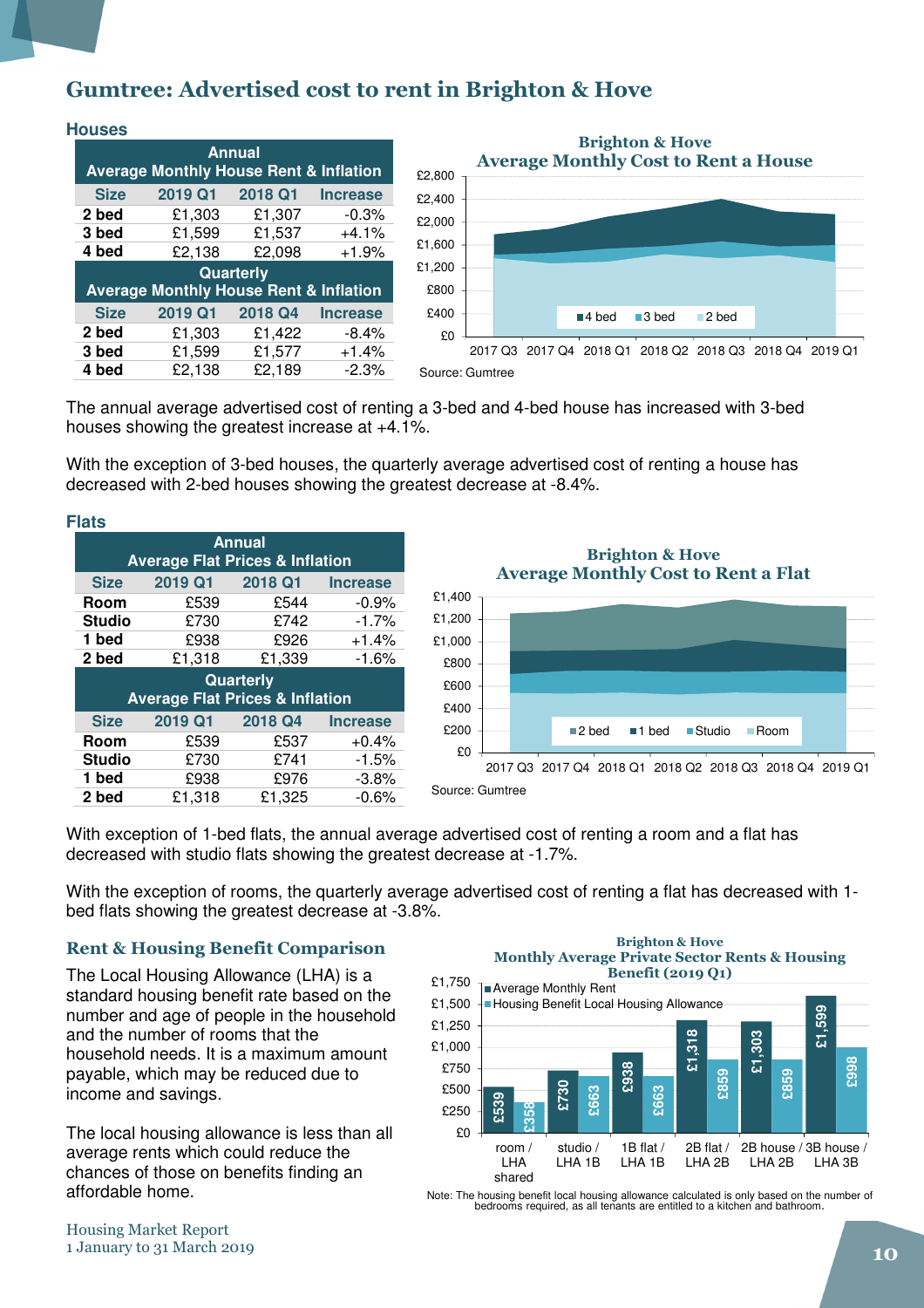### Comparison between Gumtree and Rightmove: Advertised Cost of Renting in Brighton & Hove

#### **Houses**

|                                   | <b>Gumtree</b>        |                       |                       | Rightmove             |                       |                       |
|-----------------------------------|-----------------------|-----------------------|-----------------------|-----------------------|-----------------------|-----------------------|
| <b>HOUSES</b>                     | 2 Bed<br><b>House</b> | 3 Bed<br><b>House</b> | 4 Bed<br><b>House</b> | 2 Bed<br><b>House</b> | 3 Bed<br><b>House</b> | 4 Bed<br><b>House</b> |
| <b>Average</b>                    | £1,303                | £1,599                | £2,138                | £1,369                | £1,662                | £2,274                |
| Last Quarter (2018 Q4 Oct-Dec)    | £1,422                | £1,577                | £2,189                | £1,278                | £1,540                | £2,180                |
| % Change from last quarter        | $-8.4%$               | +1.4%                 | $-2.3%$               | $+7.1%$               | $+7.9%$               | $+4.3%$               |
| Last Year (2018 Q1 Jan-Mar)       | £1,307                | £1,537                | £2,098                | £1,331                | £1,619                | £2,194                |
| % Change from last year           | $-0.3\%$              | $+4.1\%$              | +1.9%                 | +2.8%                 | $+2.7%$               | $+3.6\%$              |
|                                   |                       |                       |                       |                       |                       |                       |
| Highest                           | £2,250                | £2,400                | £2,600                | £2,250                | £2,983                | £4,500                |
| Lowest                            | £750                  | £1,250                | £1,395                | £995                  | £1,025                | £1,195                |
|                                   |                       |                       |                       |                       |                       |                       |
| Half the prices were higher than  | £1,295                | £1,498                | £2,200                | £1,300                | £1,620                | £2,320                |
| Most frequent price               | £1,500                | £1,350                | £2,340                | £1,300                | £1,500                | £2,340                |
|                                   |                       |                       |                       |                       |                       |                       |
| <b>Average of lowest quartile</b> | £1,075                | £1,350                | £1,950                | £1,200                | £1,450                | £2,132                |
| Last Quarter (2018 Q4 Oct-Dec)    | £1,125                | £1,450                | £1,870                | £1,150                | £1,350                | £1,750                |
| % Change from last quarter        | $-4.4\%$              | -6.9%                 | +4.3%                 | +4.3%                 | +7.4%                 | +21.8%                |
| Last Year (2018 Q1 Jan-Mar)       | £1,100                | £1,300                | £1,838                | £1,200                | £1,369                | £1,976                |
| % Change from last year           | $-2.3\%$              | +3.8%                 | +6.1%                 | 0.0%                  | +5.9%                 | +7.9%                 |

### **Flats**

|                                   | <b>Gumtree</b> |          |                            | <b>Rightmove</b> |             |          |                          |                      |
|-----------------------------------|----------------|----------|----------------------------|------------------|-------------|----------|--------------------------|----------------------|
| <b>FLATS</b>                      | <b>Room</b>    |          | Studio 1 Bed Fla2 Bed Flat |                  | <b>Room</b> |          | <b>Studio 1 Bed Flat</b> | 2 Bed<br><b>Flat</b> |
| <b>Average</b>                    | £539           | £730     | £938                       | £1,318           | £553        | £737     | £942                     | £1,308               |
| Last Quarter (2018 Q4 Oct-Dec)    | £537           | £741     | £976                       | £1,325           | £537        | £740     | £938                     | £1,264               |
| % Change from last quarter        | $+0.4\%$       | -1.5%    | $-3.8\%$                   | $-0.6\%$         | $+3.0\%$    | $-0.4\%$ | $+0.5%$                  | $+3.5%$              |
| Last Year (2018 Q1 Jan-Mar)       | £544           | £742     | £926                       | £1,339           | £583        | £715     | £924                     | £1,305               |
| % Change from last year           | -0.9%          | -1.7%    | $+1.4%$                    | $-1.6\%$         | -5.1%       | $+3.2%$  | +2.0%                    | $+0.2%$              |
|                                   |                |          |                            |                  |             |          |                          |                      |
| Highest                           | £750           | £915     | £1,850                     | £2,500           | £795        | £995     | £1,600                   | £2,500               |
| Lowest                            | £345           | £500     | £600                       | £870             | £332        | £500     | £650                     | £800                 |
|                                   |                |          |                            |                  |             |          |                          |                      |
| Half the prices were higher than  | £548           | £750     | £900                       | £1,250           | £563        | £750     | £900                     | £1,250               |
| Most frequent price               | £550           | £795     | £850                       | £1,250           | £585        | £750     | £850                     | £1,250               |
|                                   |                |          |                            |                  |             |          |                          |                      |
| <b>Average of lowest quartile</b> | £477           | £675     | £825                       | £1,150           | £520        | £675     | £850                     | £1,150               |
| Last Quarter (2018 Q4 Oct-Dec)    | £480           | £680     | £850                       | £1,150           | £499        | £675     | £825                     | £1,100               |
| % Change from last quarter        | $-0.7\%$       | -0.7%    | $-3.0\%$                   | 0.0%             | $+4.2%$     | $0.0\%$  | $+3.0\%$                 | +4.5%                |
| Last Year (2018 Q1 Jan-Mar)       | £480           | £650     | £850                       | £1,150           | £520        | £650     | £825                     | £1,100               |
| % Change from last year           | -0.7%          | $+3.8\%$ | $-3.0\%$                   | 0.0%             | 0.0%        | +3.8%    | $+3.0\%$                 | $+4.5%$              |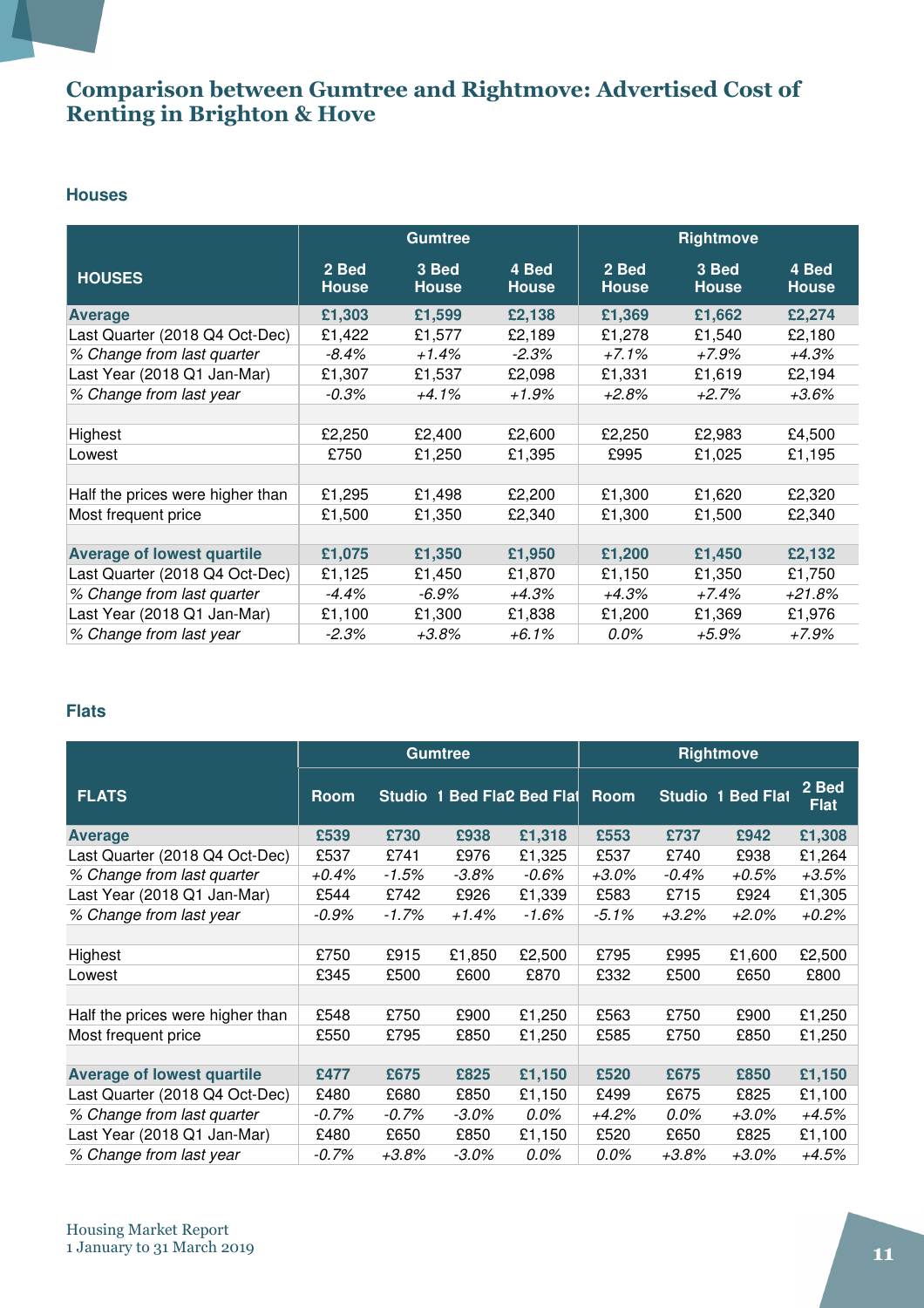### Valuation Office Agency

### Statistics on rents paid for private rented properties in the City

The following information is taken from data collected by the Valuation Office Agency on rents paid for properties in the city's private rented sector. The data is based on a sample of rental information. Although this sample changes over time, it still provides an indication of trends in the rental market.

The charts and tables compare the 12 month period from 1 October 2017 to 30 September 2018 to the pervious 12 month period from 1 October 2016 to 30 September 2017.

|                      |              |                | <b>Sample Size</b> |        |        |           |              |
|----------------------|--------------|----------------|--------------------|--------|--------|-----------|--------------|
| <b>Period</b>        | <b>Rooms</b> | <b>Studios</b> | 1 beds             | 2 beds | 3 beds | $4+$ beds | <b>Total</b> |
| 1 Oct 17 - 30 Sep 18 | 150          | 260            | 990                | 1.120  | 480    | 800       | 3,800        |
| 1 Oct 16 - 30 Sep 17 | 230          | 250            | .060               | .210   | 490    | 540       | 3.780        |

### **Single People and Couples**

| <b>Annual</b><br><b>Average Monthly Rent &amp; Inflation</b> |         |         |                 |  |  |
|--------------------------------------------------------------|---------|---------|-----------------|--|--|
| <b>Size</b>                                                  | 2017/18 | 2016/17 | <b>Increase</b> |  |  |
| Room                                                         | £504    | £458    | $+10.0%$        |  |  |
| <b>Studio</b>                                                | £681    | £665    | $+2.4%$         |  |  |
| 1 bed                                                        | £905    | £867    | $+4.4%$         |  |  |



Brighton & Hove

When comparing the sample data for rooms, studios and 1-bed accommodation there has been an annual increase in the rent paid for all, with rooms showing the greatest increase at +10.0%

#### **Families and larger households**

| <b>Annual</b><br><b>Average Monthly Rent &amp; Inflation</b> |         |         |                 |  |  |  |  |  |
|--------------------------------------------------------------|---------|---------|-----------------|--|--|--|--|--|
| <b>Size</b>                                                  | 2017/18 | 2016/17 | <b>Increase</b> |  |  |  |  |  |
| 2 bed                                                        | £1,207  | £1,186  | $+1.8%$         |  |  |  |  |  |
| 3 bed                                                        | £1,529  | £1,485  | $+3.0%$         |  |  |  |  |  |
| $4$ bed +                                                    | £2,448  | £2,223  | $+10.1%$        |  |  |  |  |  |

#### Brighton & Hove Average Monthly Cost



Source: VOA

When comparing the sample data for 2-bed, 3-bed and 4-bed+ accommodation there has been an annual increase in the rent paid for all, with 4-bed+ accommodation showing the greatest increase at  $+10.1%$ .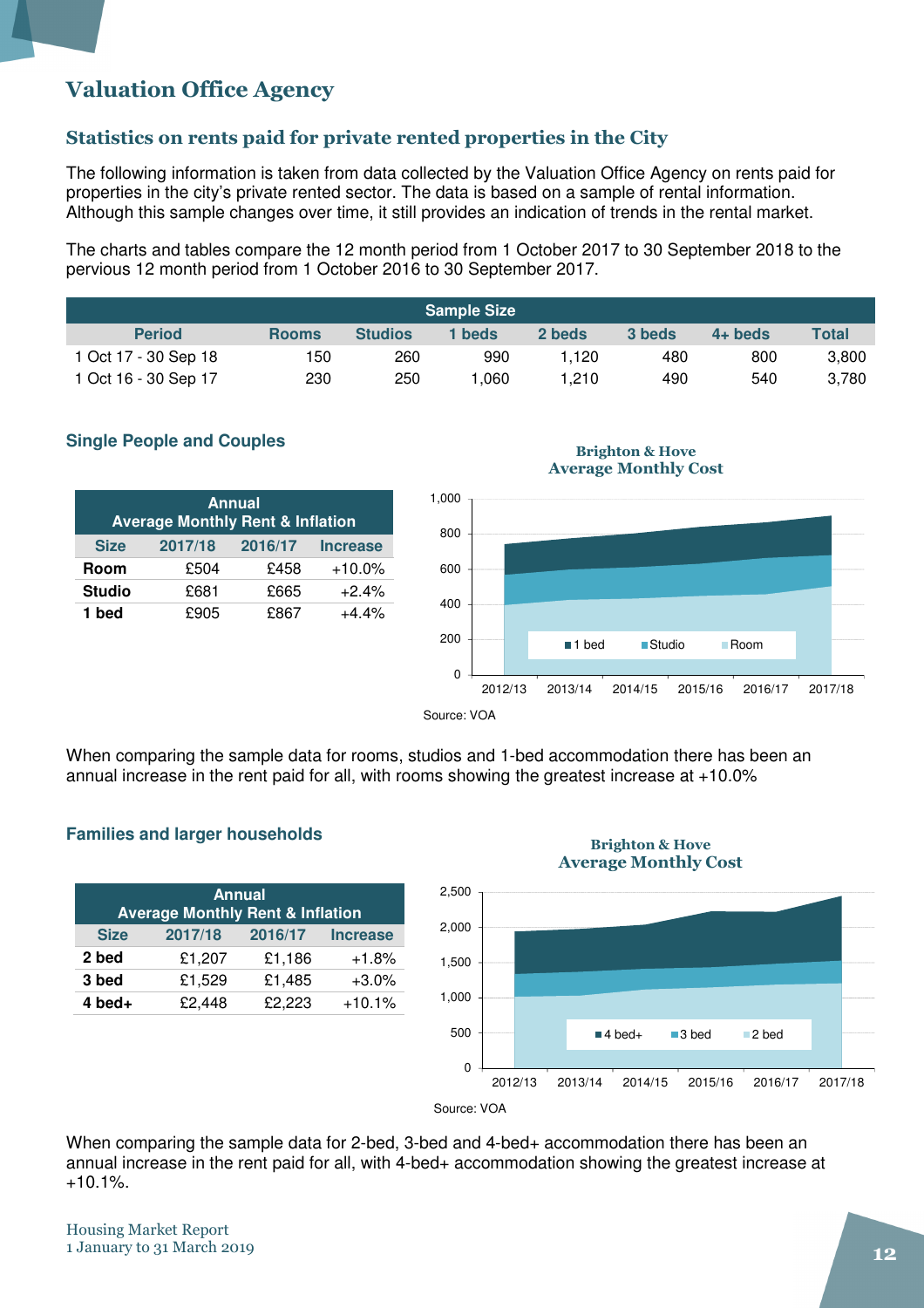### Valuation Office Agency (continued)

### **Rent & Housing Benefit Comparison**

The Local Housing Allowance (LHA) is a standard housing benefit rate based on the number and age of people in the household and the number of rooms that the household needs.

The LHA is a maximum amount payable, which may be reduced due to income and savings.

The local housing allowance is less than all average rents which could reduce the chances of those on benefits finding an affordable home.



Note: The housing benefit local housing allowance calculated is only based on the number of bedrooms required, as all tenants are entitled to a kitchen and bathroom.

### **Annual Comparisons**

The table shows the annual changes in the rents paid for accommodation in the city; comparing the average, median and upper and lower quartiles<sup>1</sup>

|                                           | <b>Room</b> | <b>Studio</b> | 1-Bed   | 2-Bed    | 3-Bed    | $4 - Bed +$ |
|-------------------------------------------|-------------|---------------|---------|----------|----------|-------------|
| Average                                   | £504        | £681          | £905    | £1,207   | £1,529   | £2,448      |
| Last Year (1 Oct 2016 - 30 Sep 2017)      | £458        | £665          | £867    | £1,186   | £1,485   | £2,223      |
| % Change from last year                   | $+10.0\%$   | $+2.4%$       | $+4.4%$ | $+1.8%$  | +3.0%    | $+10.1%$    |
|                                           |             |               |         |          |          |             |
| Half the prices were higher than (median) | £507        | £670          | £875    | £1,175   | £1,500   | £2,329      |
| Last Year (1 Oct 2016 – 30 Sep 2017)      | £455        | £650          | £850    | £1,150   | £1,450   | £2,080      |
| % Change from last year                   | $+11.4%$    | $+3.1\%$      | $+2.9%$ | $+2.2%$  | $+3.4\%$ | +12.0%      |
|                                           |             |               |         |          |          |             |
| <b>Upper quartile</b>                     | £575        | £725          | £950    | £1,300   | £1,650   | £2,817      |
| Last Year (1 Oct 2016 - 30 Sep 2017)      | £500        | £725          | £925    | £1,295   | £1,600   | £2,500      |
| % Change from last year                   | $+15.0\%$   | 0.0%          | $+2.7%$ | $+0.4\%$ | $+3.1\%$ | $+12.7%$    |
|                                           |             |               |         |          |          |             |
| Lower quartile                            | £425        | £620          | £800    | £1,045   | £1,350   | £1,993      |
| Last Year (1 Oct 2016 - 30 Sep 2017)      | £402        | £615          | £790    | £1,025   | £1,300   | £1,800      |
| % Change from last year                   | $+5.7\%$    | +0.8%         | +1.3%   | +2.0%    | +3.8%    | +10.7%      |

Housing Market Report <sup>1</sup> The upper quartile has the top 25% of rents above it and the lower quartiles has the bottom 25% of rents below it

l